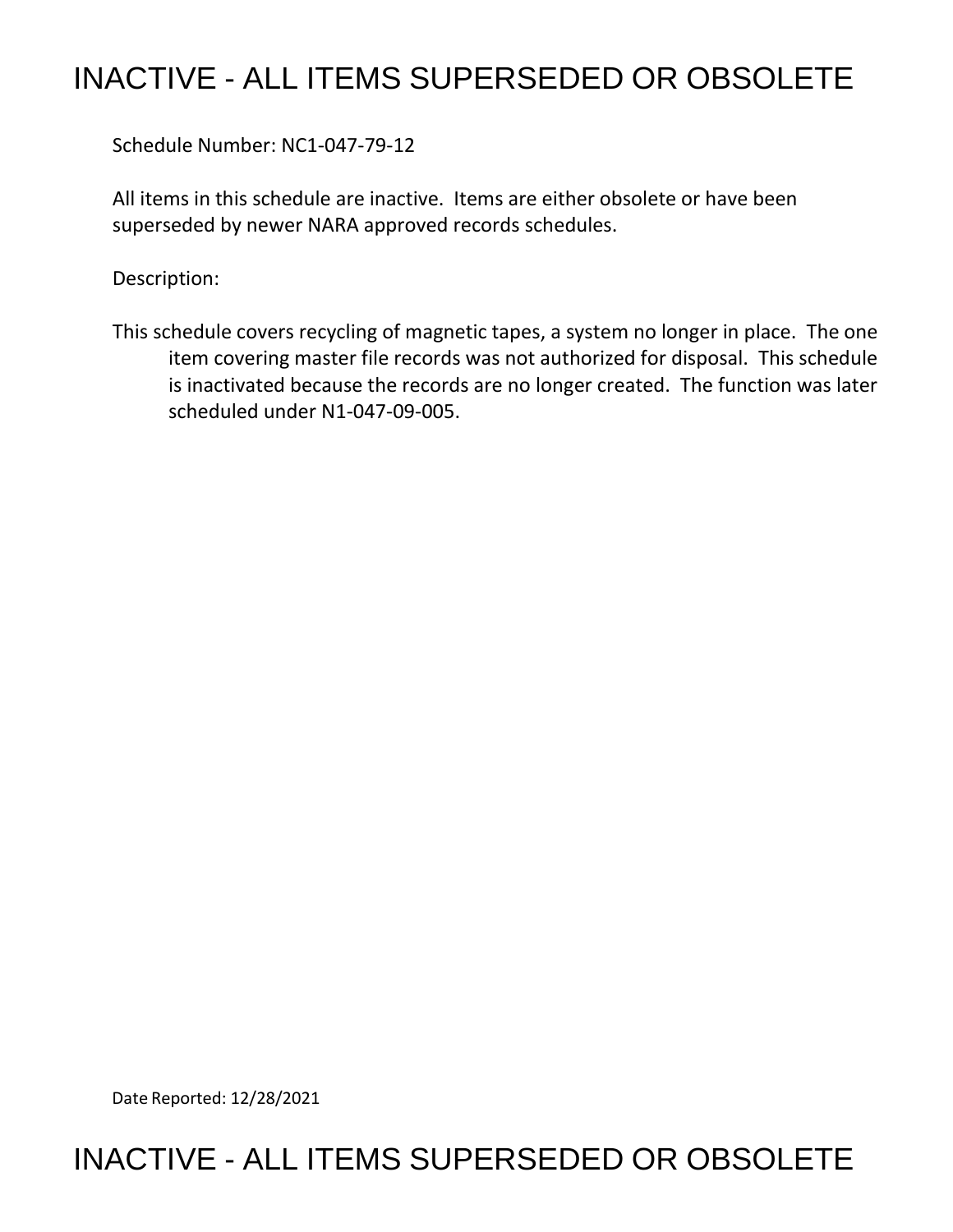|                      | REQUEST FOR RECORDS SPOSITION AUTHORITY                                                                                                                                                                                                                                                                                      |                                                                       |                                                                                                                                       |                                          |                            |
|----------------------|------------------------------------------------------------------------------------------------------------------------------------------------------------------------------------------------------------------------------------------------------------------------------------------------------------------------------|-----------------------------------------------------------------------|---------------------------------------------------------------------------------------------------------------------------------------|------------------------------------------|----------------------------|
|                      | (See Instructions on reverse)                                                                                                                                                                                                                                                                                                |                                                                       | JOB NO                                                                                                                                | <b>LEAVE BLANK</b>                       |                            |
|                      |                                                                                                                                                                                                                                                                                                                              |                                                                       |                                                                                                                                       | $NC1 - 47 - 79 - 12$                     |                            |
|                      | TO: GENERAL SERVICES ADMINISTRATION,<br>NATIONAL ARCHIVES AND RECORDS SERVICE, WASHINGTON, DC                                                                                                                                                                                                                                | 20408                                                                 |                                                                                                                                       |                                          |                            |
|                      | 1. FROM (AGENCY OR ESTABLISHMENT)                                                                                                                                                                                                                                                                                            |                                                                       | DATE RECEIVED 0 3 JUL 12/9                                                                                                            |                                          |                            |
|                      | Department of Health, Education, and Welfare                                                                                                                                                                                                                                                                                 |                                                                       |                                                                                                                                       | NOTIFICATION TO AGENCY                   |                            |
| 2. MAJOR SUBDIVISION | Social Security Administration                                                                                                                                                                                                                                                                                               |                                                                       | In accordance with the provisions of 44 U.S.C. 3303a the disposal re-                                                                 |                                          |                            |
| 3. MINOR SUBDIVISION |                                                                                                                                                                                                                                                                                                                              |                                                                       | quest, including amendments, is approved except for items that may<br>be stamped "disposal not approved" or "withdrawn" in column 10. |                                          |                            |
|                      | Office of Systems                                                                                                                                                                                                                                                                                                            |                                                                       |                                                                                                                                       |                                          |                            |
|                      | 4. NAME OF PERSON WITH WHOM TO CONFER                                                                                                                                                                                                                                                                                        | 5. TEL. EXT.                                                          | $10 - 30 - 80$                                                                                                                        |                                          |                            |
|                      | Ernest P. Lardieri                                                                                                                                                                                                                                                                                                           | 594-5770                                                              |                                                                                                                                       |                                          |                            |
|                      | 6. CERTIFICATE OF AGENCY REPRESENTATIVE                                                                                                                                                                                                                                                                                      |                                                                       |                                                                                                                                       |                                          |                            |
| l xi                 | that the records proposed for disposal in this Request of $5 - 5$ page(s) are not now needed for the business of<br>this agency or will not be needed after the retention periods specified.<br>A Request for immediate disposal.<br><b>B</b> Request for disposal after a specified period of time or request for permanent |                                                                       |                                                                                                                                       |                                          |                            |
|                      | retention.                                                                                                                                                                                                                                                                                                                   |                                                                       |                                                                                                                                       |                                          |                            |
| C. DATE              | <b>D. SIGNATURE OF AGENCY REPRESENTATIVE</b>                                                                                                                                                                                                                                                                                 |                                                                       |                                                                                                                                       | $z$ cn                                   |                            |
| 7.<br>ITEM NO.       |                                                                                                                                                                                                                                                                                                                              | 8. DESCRIPTION OF ITEM<br>(With Inclusive Dates or Retention Periods) |                                                                                                                                       | SAMPLE OR<br>JOB NO.                     | 10.<br><b>ACTION TAKEN</b> |
|                      | RECORDS RETENTION AND DISPOSAL SCHEDULE                                                                                                                                                                                                                                                                                      |                                                                       |                                                                                                                                       |                                          |                            |
|                      |                                                                                                                                                                                                                                                                                                                              | Machine-Readable Systems of Records                                   |                                                                                                                                       |                                          |                            |
|                      |                                                                                                                                                                                                                                                                                                                              | Maintained by Office of Systems                                       |                                                                                                                                       |                                          |                            |
|                      | (Formerly Bureau of Data Processing Components)                                                                                                                                                                                                                                                                              |                                                                       |                                                                                                                                       |                                          |                            |
|                      |                                                                                                                                                                                                                                                                                                                              |                                                                       |                                                                                                                                       |                                          |                            |
| ı.                   |                                                                                                                                                                                                                                                                                                                              |                                                                       |                                                                                                                                       |                                          |                            |
|                      |                                                                                                                                                                                                                                                                                                                              |                                                                       |                                                                                                                                       |                                          |                            |
|                      | A machine-readable system of records containing informa-<br>tion on all social security beneficiaries currently                                                                                                                                                                                                              |                                                                       |                                                                                                                                       |                                          |                            |
|                      | entitled to receive retirement, survivors, disability, and                                                                                                                                                                                                                                                                   |                                                                       |                                                                                                                                       |                                          |                            |
|                      | special minimum social security benefits. The MBR also                                                                                                                                                                                                                                                                       |                                                                       |                                                                                                                                       |                                          |                            |
|                      | contains information for beneficiaries whose entitlement<br>has been terminated; for claimants whose claims have been                                                                                                                                                                                                        |                                                                       |                                                                                                                                       |                                          |                            |
|                      |                                                                                                                                                                                                                                                                                                                              |                                                                       |                                                                                                                                       |                                          |                            |
|                      | denied or terminated; and interface records for all health duties<br>insurance and supplemental accurity income recipients.                                                                                                                                                                                                  |                                                                       |                                                                                                                                       |                                          |                            |
|                      | The MBR is updated monthly and contains records from 1962<br>to the present. Master beneficiary information for each                                                                                                                                                                                                         |                                                                       |                                                                                                                                       |                                          |                            |
|                      | individual may include social security number, primary                                                                                                                                                                                                                                                                       |                                                                       |                                                                                                                                       |                                          | $\chi_{0}$ -13.            |
|                      | insurance amount (insured) or quarters of coverage re-                                                                                                                                                                                                                                                                       |                                                                       |                                                                                                                                       |                                          |                            |
|                      | quired and earned (uninsured), insured status, benefit                                                                                                                                                                                                                                                                       |                                                                       |                                                                                                                                       |                                          |                            |
|                      | computation, use of military or retirement credits,<br>effective date of onset of disability for disability cases.                                                                                                                                                                                                           |                                                                       |                                                                                                                                       |                                          |                            |
|                      | date and proof of death for death cases, name and address                                                                                                                                                                                                                                                                    |                                                                       |                                                                                                                                       |                                          |                            |
|                      | of payee, servicing district office, date of birth,                                                                                                                                                                                                                                                                          |                                                                       |                                                                                                                                       |                                          |                            |
|                      | sex, race, benefit payment status, date of                                                                                                                                                                                                                                                                                   |                                                                       |                                                                                                                                       |                                          |                            |
| $115 - 107$          | onges concu                                                                                                                                                                                                                                                                                                                  |                                                                       |                                                                                                                                       | STANDARD FORM 115<br>Revised April, 1975 |                            |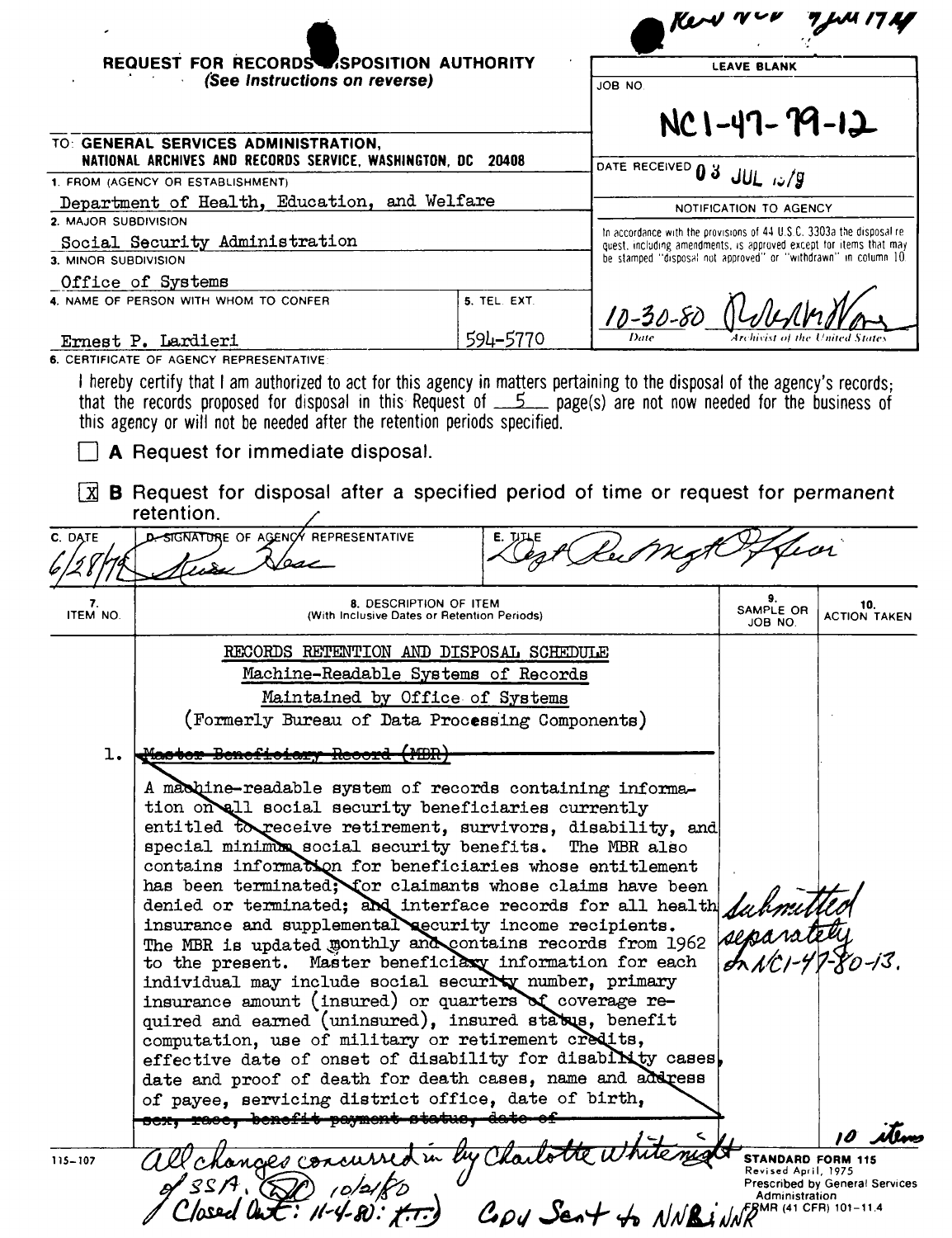

## General Instructions:

Use Standard Form 115" (obtainable from supply depots of the Federal Supply Service. General Services Administration) and the continuation sheet Standard Form 115a (obtainable from the Records Disposition Division. Office of Federal Records Centers. National Archives and Records Service, Washington. D.C. 20408) to obtain authority to dispose of records or to request permanent retention of records. Detach the fifth copy from the set and **keep** as your reference copy. Submit the first four copies of the set to the National Archives and Records Service. One copy will be returned to the agency as notification of items that are authorized for disposal. Items withdrawn or not approved for disposal will be so marked. Each SF 115 requiring Comptroller General concurrence must be accompanied by a notification of approval from GAO.

## *Specific Instructions:*

*Entries I, 2, and 3* should show what agency has custody of the records that are identified on the form. and should contain the name of the department or independent agency. and its major and minor subdivisions.

*Entries 4 and 5* should help identify and locate the person to whom inquiries regarding the records should be directed.

*Entry 6* should be signed and dated on the four copies by the agency representative. The number of pages involved in the request should be inserted.

Box A should be checked if the records may be disposed of immediately. Box B should be checked if continuing disposal authority is requested or if permanent retention is requested. Only one box may be checked.

*Entry* 7 should contain the numbers of the items of records identified on the form in sequence, i.e.,  $1, 2, 3, 4$ , etc.

*Entry 8* should show what records are proposed-for disposal.<sup>L</sup> ·

Center headings should indicate what office's records are involved if all records described on the form are not those of the same office or if they are records created by another office or agency.

An identification should be provided of the types of records involved if they are other than textural records. for example. if they are photographic records. sound recordings. or cartographic records.  $\cdot$  An itemization and accurate identification should be provided ofthe series of records that are proposed for disposal or retention. Each series should comprise the largest practical grouping of separately organized and logically related materials that can be treated as a single unit for purposes of disposal. Component parts. of a series may be listed separately if numbered consecutively as- $\sim$ la. 1b. etc., under the general series entry.

A statement should be provided showing when disposal is to made of the records, thus: be made of the records. thus:  $\ddots$ 

If immediate disposal is requested of past accumulations of records. the inclusive dates during which the records were produced should be stated.

If continuing disposal is requested for records that have accumulated or will continue to accumulate. the retention period may be expressed in terms of years. months. etc.. or in terms of future actions or events. A future action or event that is to determine the retention period must be objective and definite. If disposal of the records is contingent upon their being microfilmed. or otherwise reproduced or recorded on machine readable media. the retention period should read: "Until ascertained that reproduced copies or recordings have been made in accordance with GSA regulations and are adequate substitutes for the paper records." Also, the provisions of **FPMR** § 101-11.5 should be observed.

*Entry 9* should be checked if samples are submitted for an item. However. samples of the records are not required unless they are requested by the NARS appraiser. If an item has been previously submitted. the relevant job and item number should be entered.

*Entry 10* should be left-blank.<sup>1</sup>:  $\frac{1}{2}$ <br> $\frac{1}{2}$   $\frac{1}{2}$   $\frac{1}{2}$   $\frac{1}{2}$   $\frac{1}{2}$   $\frac{1}{2}$ 

 $C^{\prime\prime}$  ,  $C^{\prime\prime}$  ,  $C^{\prime\prime}$  ,  $C^{\prime\prime}$ '- 0 . ,.,, . --- -- -- . ---·· .. \ C J \ *:)* . ( OKicer Records who see to be by itatik de in Tudi incriter elimitatione nutilis o altern. le curi ۰. , . \ \_· *\_)*  Marce (Carl Corrector)  $\mathcal{O}(\frac{1}{\sqrt{2}})$  $\mathbb{C}$ . chancing of education ad Representative οf Systems in take with liets ,.... \_.;·.. .:.. c,·\_·\_  $\epsilon$ in St どこて EC .. iad le. e.f. r e strategické politike  $\mathbb{C}$  .  $\mathbb{C}$  ,  $\mathbb{C}$  ,  $\mathbb{C}$  ,  $\mathbb{C}$  ,  $\mathbb{C}$  $\mathcal{L}$ I•. **SERIOR DE**  $-0.1 - 1$ i ali a  $\cup$   $\cup$ an 20  $\mathcal{L}$  $\cdot$  .  $\mathbb{C}$  finally , **.** .  $\leq$  c.  $C^*$  $\hat{ }$ **SIGN**  $\lq \cdot \mathbb{C}$  $\sqrt{2}$ condition in the la  $\widehat{\Omega}$ da no single and the control of the step of ວເລີນ ເກ \_· l,. ....... C: in the law of each increased contacts in  $\mathbb{C}^{\times}$  C and a lot of our of the same  $\epsilon$  ,  $\alpha$  ,  $\gamma$  $\mathcal{L} \subset \mathcal{L}$ *<sup>r</sup>* S. (' . *<sup>I</sup>*' ' . .. \_,; ....  $\mathbb{R}^3$ **Standard Form 115** BACK (Rev. 4-75)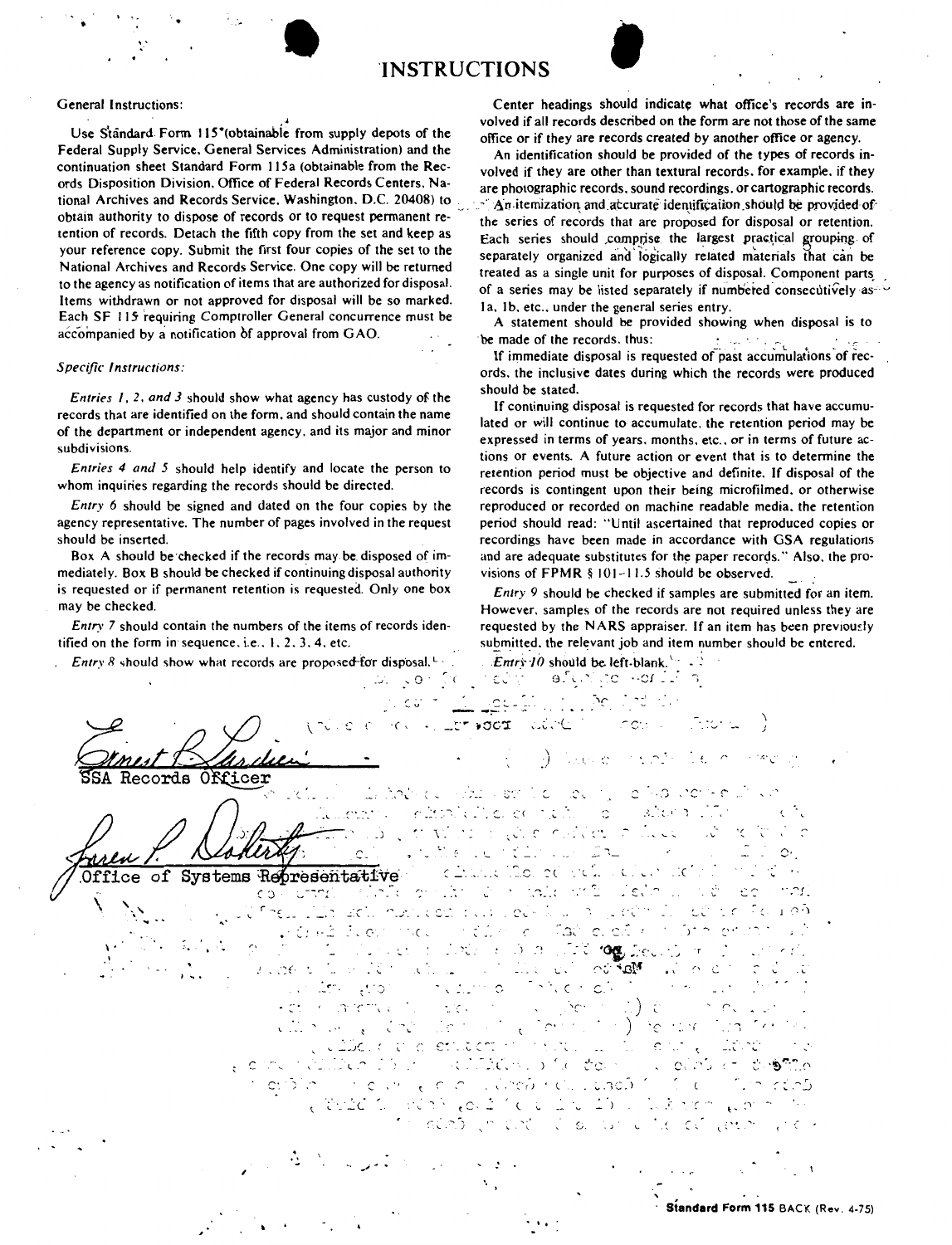|                | <b>Request for Records Disposition Authority-Continuation</b>                                                                                                                                                                                                                                                                                                                                                                                                                                                                                                                                                                                                                                                                                                                                                      | JOB NO. |                            | PAGE OF<br>2 of $5$        |
|----------------|--------------------------------------------------------------------------------------------------------------------------------------------------------------------------------------------------------------------------------------------------------------------------------------------------------------------------------------------------------------------------------------------------------------------------------------------------------------------------------------------------------------------------------------------------------------------------------------------------------------------------------------------------------------------------------------------------------------------------------------------------------------------------------------------------------------------|---------|----------------------------|----------------------------|
| 7.<br>ITEM NO. | 8. DESCRIPTION OF ITEM<br>(With Inclusive Dates or Retention Periods)                                                                                                                                                                                                                                                                                                                                                                                                                                                                                                                                                                                                                                                                                                                                              |         | 9.<br>SAMPLE OR<br>JOB NO. | 10.<br><b>ACTION TAKEN</b> |
|                | entitlement, enrollment data-on health or supplementary<br>medical Insurance provisions of the Social Security Act.<br>annual report of earnings, representative payee data, and<br>chronological payment listing for each beneficiary.<br>Erago and roturn to blank stook 120 devs af:                                                                                                                                                                                                                                                                                                                                                                                                                                                                                                                            |         |                            |                            |
| 2.             | Black Lung Payment System                                                                                                                                                                                                                                                                                                                                                                                                                                                                                                                                                                                                                                                                                                                                                                                          |         |                            |                            |
|                | A machine-readable system of records containing master<br>payment and benefit information on all SSA-administered<br>black lung beneficiaries currently entitled to receive a<br>black lung benefit and on terminated beneficiaries. Black<br>lung payment system records are updated daily and contain<br>records in social security number sequence dating from<br>1969 to the present. Information on the system consists<br>of social security number; payment identification code;<br>payment data such as monthly payment, scheduled payment<br>amount, payee name and address, direct deposit data and<br>statistical information; and beneficiary data such as<br>beneficiary name, type of benefit, date of birth, race,<br>sex, dates of filing and entitlement and representative<br>payee information. |         |                            |                            |
|                | Erase and return to stock $\downarrow$ 5 days after update.                                                                                                                                                                                                                                                                                                                                                                                                                                                                                                                                                                                                                                                                                                                                                        |         |                            |                            |
| 3.             | Health Insurance Master Beneficiary Record<br>A master record of all health insurance beneficiaries,<br>maintained on magnetic tape at SSA headquarters, used to<br>carry out tasks of enrollment, query and reply, and<br>health insurance bill and payment record processing.<br>is updated daily and indexed by health insurance claim<br>number. The master record contains information on<br>enrollment, entitlement, Part A (hospital insurance), and<br>Part B (supplementary medical insurance) utilization<br>query and reply activity, health insurance bill, and<br>payment record processing. Records date from 1966 to<br>present.<br>Erase and return to blank stock 20 days after update.                                                                                                           | Ιt      |                            |                            |
| 4.             | Health Insurance Provider Master Record<br>A master record, on magnetic tape, listing each hospital,<br>skilled nursing facility, home health agency, outpatient<br>physical therapist, and renal provider of service,                                                                                                                                                                                                                                                                                                                                                                                                                                                                                                                                                                                             |         |                            |                            |
| 115-203        | Four copies, including original, to be submitted to the National Archives                                                                                                                                                                                                                                                                                                                                                                                                                                                                                                                                                                                                                                                                                                                                          |         |                            | <b>STANDARD FORM 115-A</b> |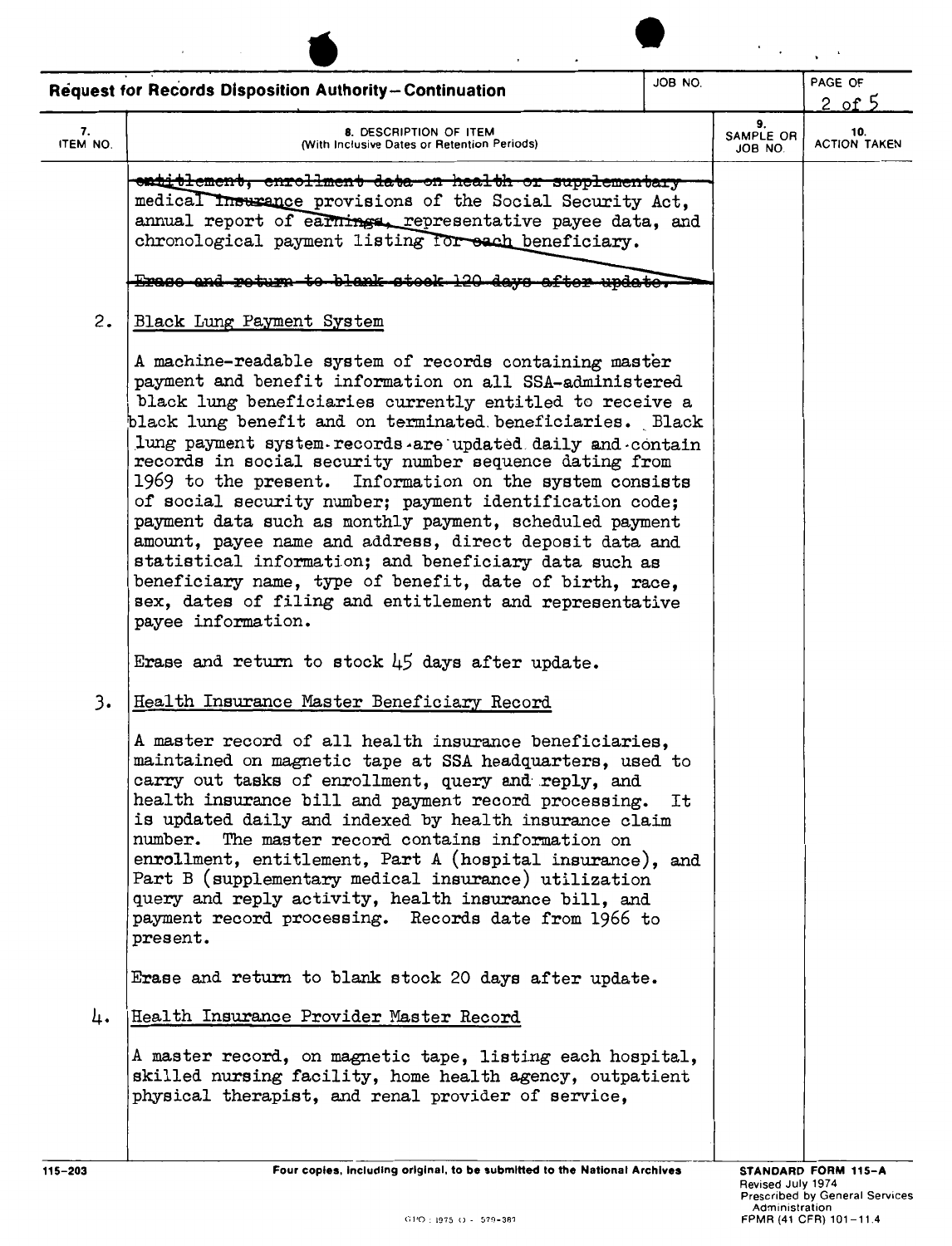|                | Request for Records Disposition Authority-Continuation                                                                                                                                                                                                                                                                                                                                                                                                                                                                                                                                                                   | JOB NO. |                            | PAGE OF<br>$3$ of $5$      |
|----------------|--------------------------------------------------------------------------------------------------------------------------------------------------------------------------------------------------------------------------------------------------------------------------------------------------------------------------------------------------------------------------------------------------------------------------------------------------------------------------------------------------------------------------------------------------------------------------------------------------------------------------|---------|----------------------------|----------------------------|
| 7.<br>ITEM NO. | 8. DESCRIPTION OF ITEM<br>(With Inclusive Dates or Retention Periods)                                                                                                                                                                                                                                                                                                                                                                                                                                                                                                                                                    |         | 9.<br>SAMPLE OR<br>JOB NO. | 10.<br><b>ACTION TAKEN</b> |
|                | participating in the Medicare program. Records are in<br>sequence by intermediary number and provider number.<br>Records are updated monthly and date from July 1966 to<br>present.                                                                                                                                                                                                                                                                                                                                                                                                                                      |         |                            |                            |
|                | Erase and return to blank stock 998 days after update.                                                                                                                                                                                                                                                                                                                                                                                                                                                                                                                                                                   |         |                            |                            |
| 5.             | Group Health Plan System - Master File                                                                                                                                                                                                                                                                                                                                                                                                                                                                                                                                                                                   |         |                            |                            |
|                | A master enrollment file, in machine-readable form, of<br>all enrollees in prepayment health insurance plans, such<br>as group prepayment plans and health maintenance organiza-<br>tions. Records are indexed by health insurance claim<br>number and date from July 1966 to present. The system is<br>updated monthly and contains membership information and<br>information on health insurance entitlement and supple-<br>mentary medical insurance entitlement.                                                                                                                                                     |         |                            | $\cdot$                    |
|                | Erase and return to blank stock 60 days after update.                                                                                                                                                                                                                                                                                                                                                                                                                                                                                                                                                                    |         |                            |                            |
| 6.             | Third Party Master File                                                                                                                                                                                                                                                                                                                                                                                                                                                                                                                                                                                                  |         |                            |                            |
|                | A master file, on magnetic tape, of health insurance and<br>supplementary medical insurance beneficiaries whose<br>premiums are paid by third parties (States, agencies,<br>private organizations, Civil Service Commission, etc.).<br>The records are in health insurance claim number sequence<br>and are updated monthly. They date from July 1966 to<br>present and include such information as claim number,<br>beneficiary identification code, name, sex, date of<br>birth, third party identification, and billing and<br>payment history.                                                                       |         |                            |                            |
|                | Erase and return to blank stock 90 days after update.                                                                                                                                                                                                                                                                                                                                                                                                                                                                                                                                                                    |         |                            |                            |
| 7.             | Health Insurance General Enrollment Period File                                                                                                                                                                                                                                                                                                                                                                                                                                                                                                                                                                          |         |                            |                            |
|                | A record, on magnetic tape, for each individual who is<br>eligible to enroll in supplementary medical insurance<br>during the general enrollment period. The file is in<br>sequence by health insurance claim number and is updated<br>annually. Records date from January of the current year.<br>Information in each record consists of claim number, idate of<br>birth, name, address, hospital insurance enrollment and<br>termination information, and any previous supplementary<br>medical insurance enrollment and termination information.<br>2 years<br>Erase and return to blank stock +90 days after update. |         |                            |                            |

 $\bullet$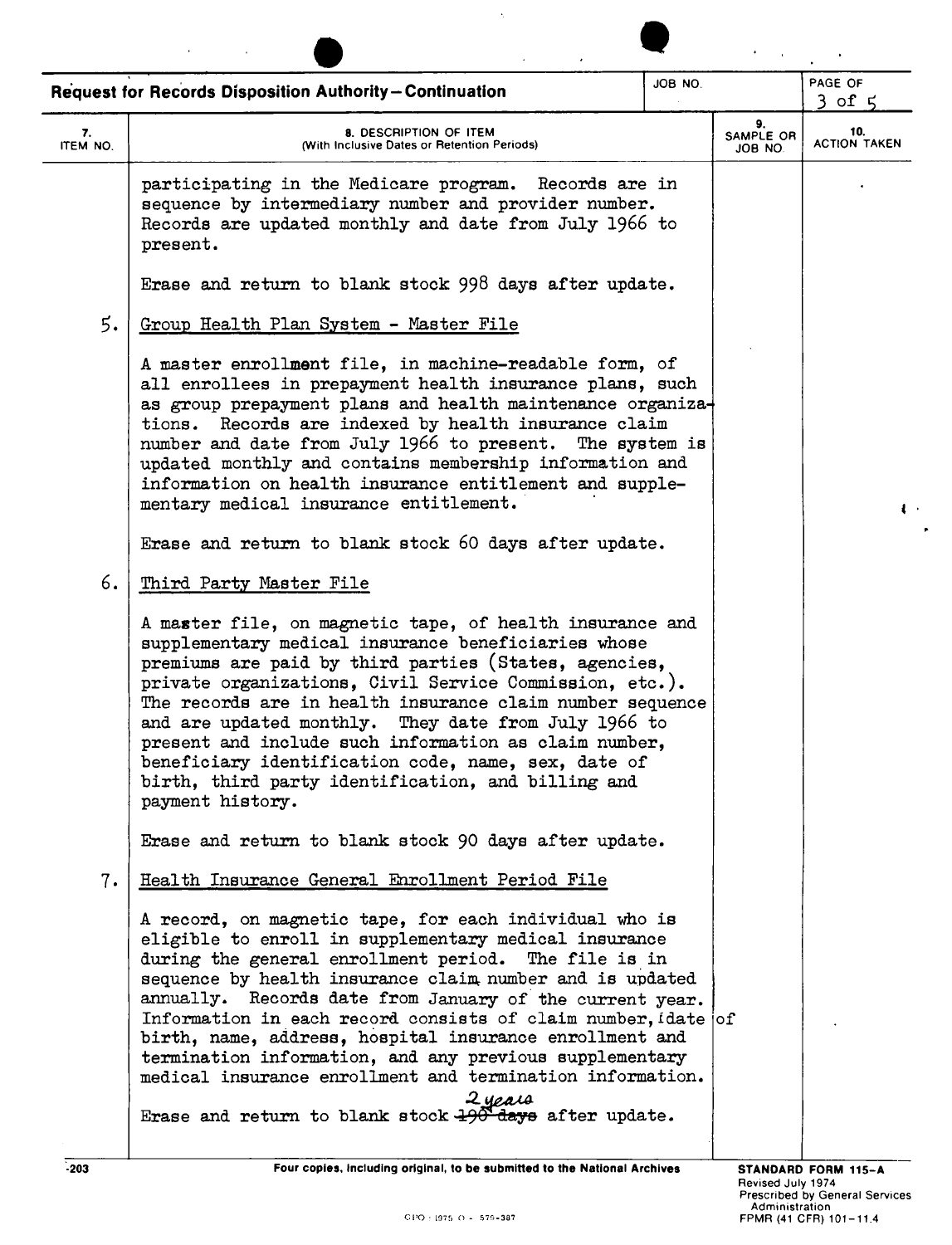|                | JOB NO.<br><b>Request for Records Disposition Authority-Continuation</b>                                                                                                                                                                                                                                                                                                                                                                                                                                                                                                                                                                                                                                                                                                                                                                                       |  |                                            | PAGE OF<br>$4$ of 5        |  |
|----------------|----------------------------------------------------------------------------------------------------------------------------------------------------------------------------------------------------------------------------------------------------------------------------------------------------------------------------------------------------------------------------------------------------------------------------------------------------------------------------------------------------------------------------------------------------------------------------------------------------------------------------------------------------------------------------------------------------------------------------------------------------------------------------------------------------------------------------------------------------------------|--|--------------------------------------------|----------------------------|--|
| 7.<br>ITEM NO. | 8. DESCRIPTION OF ITEM<br>(With Inclusive Dates or Retention Periods)                                                                                                                                                                                                                                                                                                                                                                                                                                                                                                                                                                                                                                                                                                                                                                                          |  | 9.<br>SAMPLE OR<br>JOB NO.                 | 10.<br><b>ACTION TAKEN</b> |  |
| 8.             | <del>Earnings Reserd and Self-Employment Income System</del>                                                                                                                                                                                                                                                                                                                                                                                                                                                                                                                                                                                                                                                                                                                                                                                                   |  |                                            |                            |  |
|                | A master file containing a summary of earnings for all<br>individuals, including self-employed, who pay social<br>security takes. The records are updated quarterly and<br>are in social security number sequence. Earnings informa-<br>tion dates from 1997 to present. The system contains<br>records of all social security number holders; their name,<br>date of birth, sex, race, a summary of their yearly<br>earnings, quarters of coverage, special employment codes<br>(i.e., self-employment, military agriculture, and rail-<br>road); benefit status, and employer identification<br>(beginning in $1979$ ).<br>Erase and return to blank stock 270 days after update.                                                                                                                                                                            |  | Submitted<br>separately on<br>Nc1-47-80-13 |                            |  |
|                | *Beginning in 1979, earnings information will be reported<br>by employers annually, rather than quarterly. The master<br>cummary file will then be updated on an annual basis.                                                                                                                                                                                                                                                                                                                                                                                                                                                                                                                                                                                                                                                                                 |  |                                            |                            |  |
| 9.             | Supplemental Security Income Record                                                                                                                                                                                                                                                                                                                                                                                                                                                                                                                                                                                                                                                                                                                                                                                                                            |  |                                            |                            |  |
|                | A master file, on magnetic tape, containing information<br>for each aged, blind, or disabled individual who has<br>applied for supplemental security income payments. The<br>master record contains all data related to recipient<br>identity, status, eligibility and payment history required<br>to support automatic payment processing; generation of<br>notices, alerts, exception and rejects; and to update<br>and support other processing requiring basic supplemental<br>security income recipient data. The records are updated<br>daily and are maintained in social security number sequence.<br>Records in the file date from 1973 to present.                                                                                                                                                                                                   |  |                                            |                            |  |
|                | Master tapes are generally retained for 1 year before<br>erasure and returned to stock. However, those master<br>tapes for the final month of each quarter (i.e., March,<br>June, September, and December) have been retained since<br>the beginning of the Supplemental Security Income (SSI)<br>program in 1974. These tapes are needed for audit pur-<br>poses by the General Accounting Office, HEW Audit Agency,<br>and States because they contain the most accessible and<br>comprehensive source of payment data for periods still<br>subject to audit. There continues to be outstanding over-<br>payment cases and unresolved State conversion cases<br>(individuals receiving State welfare payments who were<br>converted to the SSI program) as well as other unresolved<br>payment cases which must be reconciled with the automated<br>systems. |  |                                            |                            |  |
| $^{6}$ 03      | Four copies, including original, to be submitted to the National Archives                                                                                                                                                                                                                                                                                                                                                                                                                                                                                                                                                                                                                                                                                                                                                                                      |  |                                            | STANDARD FORM 115-A        |  |